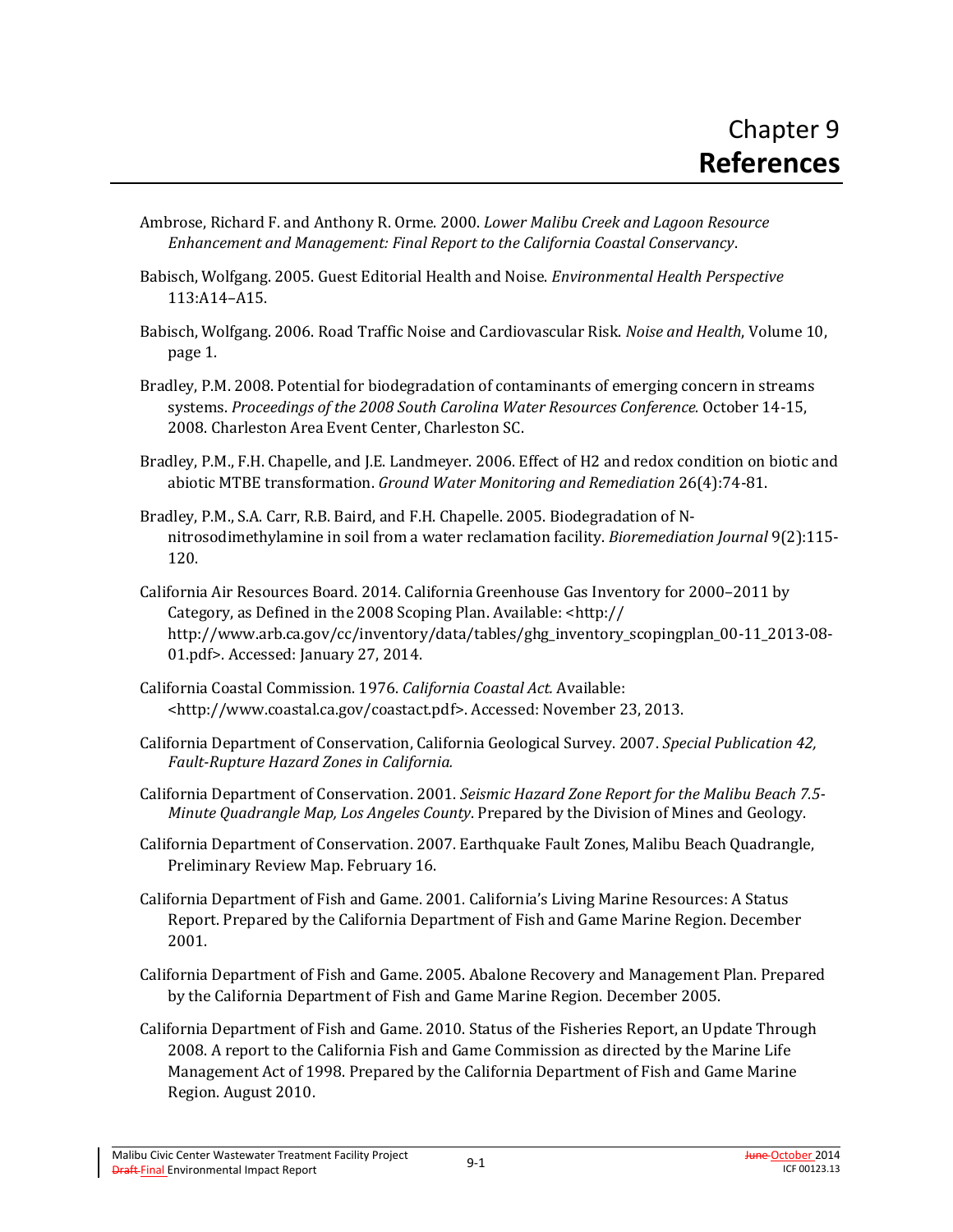- California Department of Fish and Game. 2011. *Special Animals List.* October. Available: <http://www.dfg.ca.gov/bdb/pdfs/spanimals.pdf>.
- California Department of Fish and Wildlife. 2013. *California Natural Diversity Database*. Element reports for Malibu Beach and surrounding USGS 7.5-minute quadrangle maps. Sacramento, CA: Biogeographic Data Branch. Available: <http://www.dfg.ca.gov/biogeodata/cnddb/mapsanddata.asp>. Accessed: August 7, 2013.
- California Department of Forestry and Fire Protection. 2007. *Fire and Emergency Response.* Available: [<http://www.fire.ca.gov/fire\\_er\\_content>](http://www.fire.ca.gov/fire_er_content). Accessed: December 2007.
- California Department of Health Services. 2001. *The Purple Book.*
- California Department of Transportation. 2006. *Caltrans Highway Design Manual*. September.
- California Department of Transportation. 2012. *Scenic Highways and Eligible Scenic Highways List, Los Angeles County, California*. Available: <http://www.dot.ca.gov/hq/LandArch/sceniccahisys4.htm>. Accessed: November 2013.
- California Department of Water Resources. 1975. *Seawater Intrusion in California: Inventory of Coastal Ground Water Basins*. Bulletin 63-5.
- California Department of Water Resources. 2003. California's Groundwater Bulletin 118, Individual Basin Descriptions – Malibu Valley Groundwater Basin 4-22.
- California Energy Commission. 2006. *Inventory of California Greenhouse Gas Emissions and Sinks:*  1990 to 2004. December. Available: <http://www.energy.ca.gov/2006publications/CEC-600-2006-013/CEC-600-2006-013-SF.PDF>.
- California Highway Patrol. 2013. *California Highway Patrol website.* Available: <http://www.chp.ca.gov/depts\_divs\_offs/501.html>
- California Native Plant Society. 2013. *Inventory of Rare and Endangered Plants* (online edition, v7- 13aug8-5-13). Malibu Beach and immediately surrounding USGS 7.5-minute quadrangle maps. Sacramento, CA. Accessed: August 7, 2013.
- California Office of Historic Preservation. 1992. *California Points of Historical Interest.*
- California Office of Historic Preservation. 1996. *California Historical Landmarks.*
- California State Coastal Conservancy and California State Department of Parks and Recreation (CSCC and CSDPR). 2005. Final Malibu Lagoon Restoration and Enhancement Plan. Prepared by Moffat & Nichol for the California State Coastal Conservancy and California State Department of Parks and Recreation. June 2005.
- Cardno Entrix. 2013. *The City of Malibu Shoreline Geophysical Survey*. July 10.
- Carter, K. 2005. The Effects of Dissolved Oxygen on Steelhead Trout, Coho Salmon, and Chinook Salmon Biology and Function by Life Stage. California Regional Water Quality Control Board. North Coast Region. Available:

<http://www.swrcb.ca.gov/northcoast/water\_issues/programs/tmdls/shasta\_river/060707/2 9appendixbetheeffectsofdissolvedoxygenonsteelheadtroutcohosalmonandchinooksalmonbiolog yandfunction.pdf>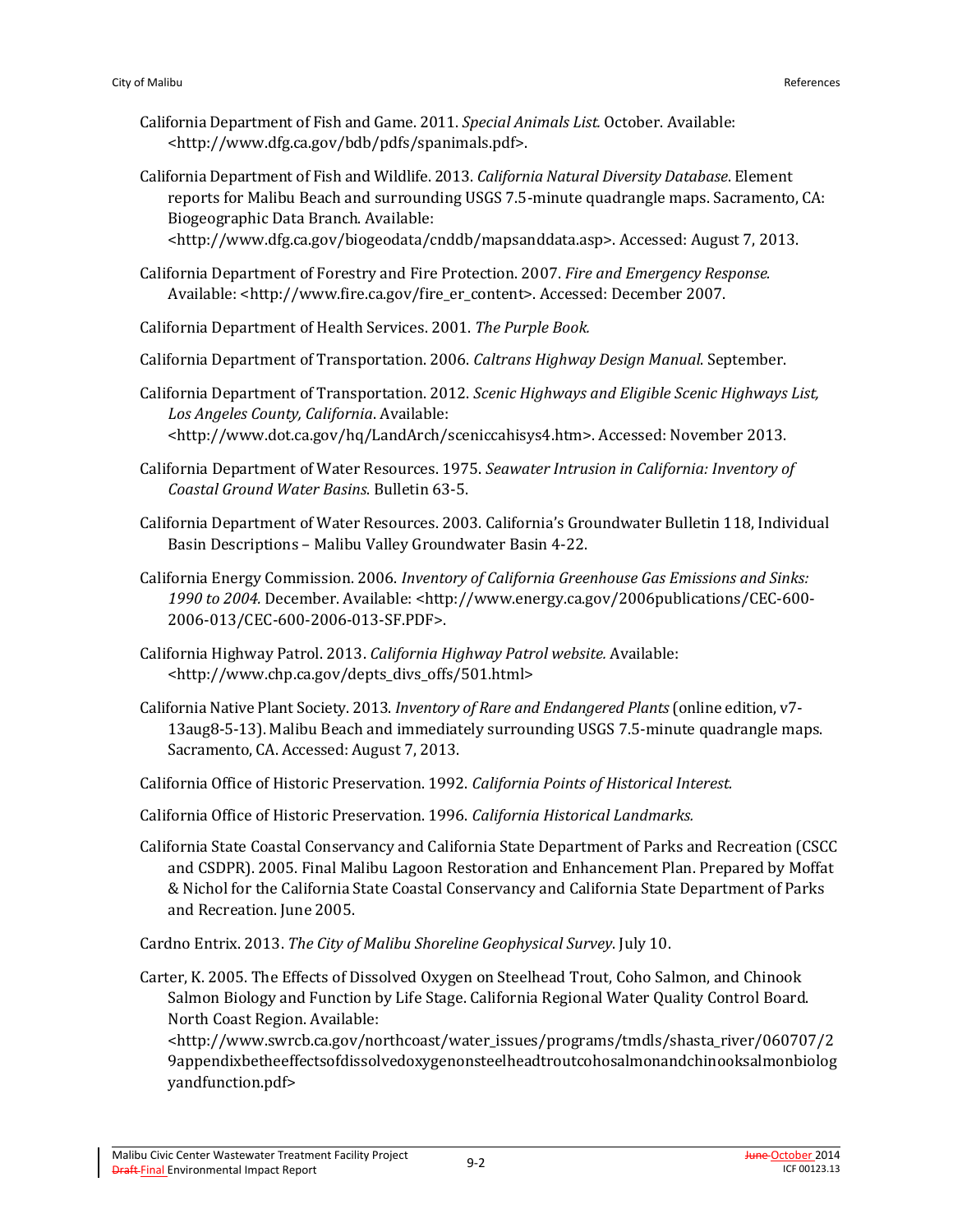Champlin, Charles. 1986. The Novel Origins of Gidget. *Los Angeles Times.* September 13.

- Chapelle, F.H., J.T. Novak, J.C. Parker, B.G. Campbell, and M.A. Widdowson. 2007. A framework for assessing the sustainability of monitored natural attenuation. U.S. Geological Survey Circular 1303, 46 p.
- City of Malibu, 2011. *Local Coastal Program, Parkland and Trails System Map.* Adopted April 25, 2011. Malibu, CA
- City of Malibu, 2013. *City of Malibu 2013–2021 Housing Element.* Approved February 2014. Malibu, CA.
- City of Malibu. 1995. *General Plan, Chapter 4, Circulation and Infrastructure Element*. November. Available: <http://qcode.us/codes/malibu-general-plan/ view.php?topic=ii-4\_0-4\_3-4\_3\_6&frames=on>. Accessed: December 24, 2013.
- City of Malibu. 1996a. *City of Malibu General Plan*. Adopted November 1995. Available: [<http://qcode.us/codes/malibu-general-plan/misc/malibu-general-plan.pdf>](http://qcode.us/codes/malibu-general-plan/misc/malibu-general-plan.pdf). Accessed: November 23, 2013.
- City of Malibu. 1996b. *Malibu Civic Center Specific Plan*. Background Information and Existing Conditions. Prepared by Crawford, Multari & Starr, RRM Design Group, Environmental Science Associates, Archeological Resource Management Corporation, Fugro Water Resources, and Meyer-Mohaddes Associates. May.
- City of Malibu. 1996c. *City of Malibu General Plan*, Safety and Hazard Element.
- City of Malibu. 1996d. *City of Malibu General Plan*, Conservation Element.
- City of Malibu. 1996e. *City of Malibu General Plan Housing Element Update.* Last revised: 2013.
- City of Malibu. 2002. *Local Coastal Program.* Available:[<http://qcode.us/codes/malibu-coastal/>](http://qcode.us/codes/malibu-coastal/). Accessed: November 23, 2013.
- City of Malibu. 2002. *Trails and Public Access Map.*
- City of Malibu. 2002a. Local Coastal Program and Local Implementation Plan.
- City of Malibu. 2002b. Local Coastal Program and Land Use Plan.
- City of Malibu. 2006b. *Malibu Clean Water Program, Frequently Asked Questions.* Available: [<http://www.ci.malibu.ca.us/index.cfm?fuseaction=nav&nvaid=84>](http://www.ci.malibu.ca.us/index.cfm?fuseaction=nav&nvaid=84). Accessed: November 21, 2007.
- City of Malibu. 2008. *Malibu Legacy Park Final Environmental Impact Report*, September.
- City of Malibu. 2012. *City of Malibu SEMS/NIMS Emergency Operations Plan*. Adopted January 9, 2006. Available: [<http://www.ci.malibu.ca.us/](http://www.ci.malibu.ca.us/) download/index.cfm?fuseaction=download&cid=7892>. Accessed: November 30, 2007.
- City of Malibu. 2012. City of Malibu Tsunami Operations Plan. Addendum to Malibu Standardized Emergency Management System. Adopted January 9, 2006. Available: http://www.malibucity.org/DocumentCenter/View/68. Accessed: November 19, 2013.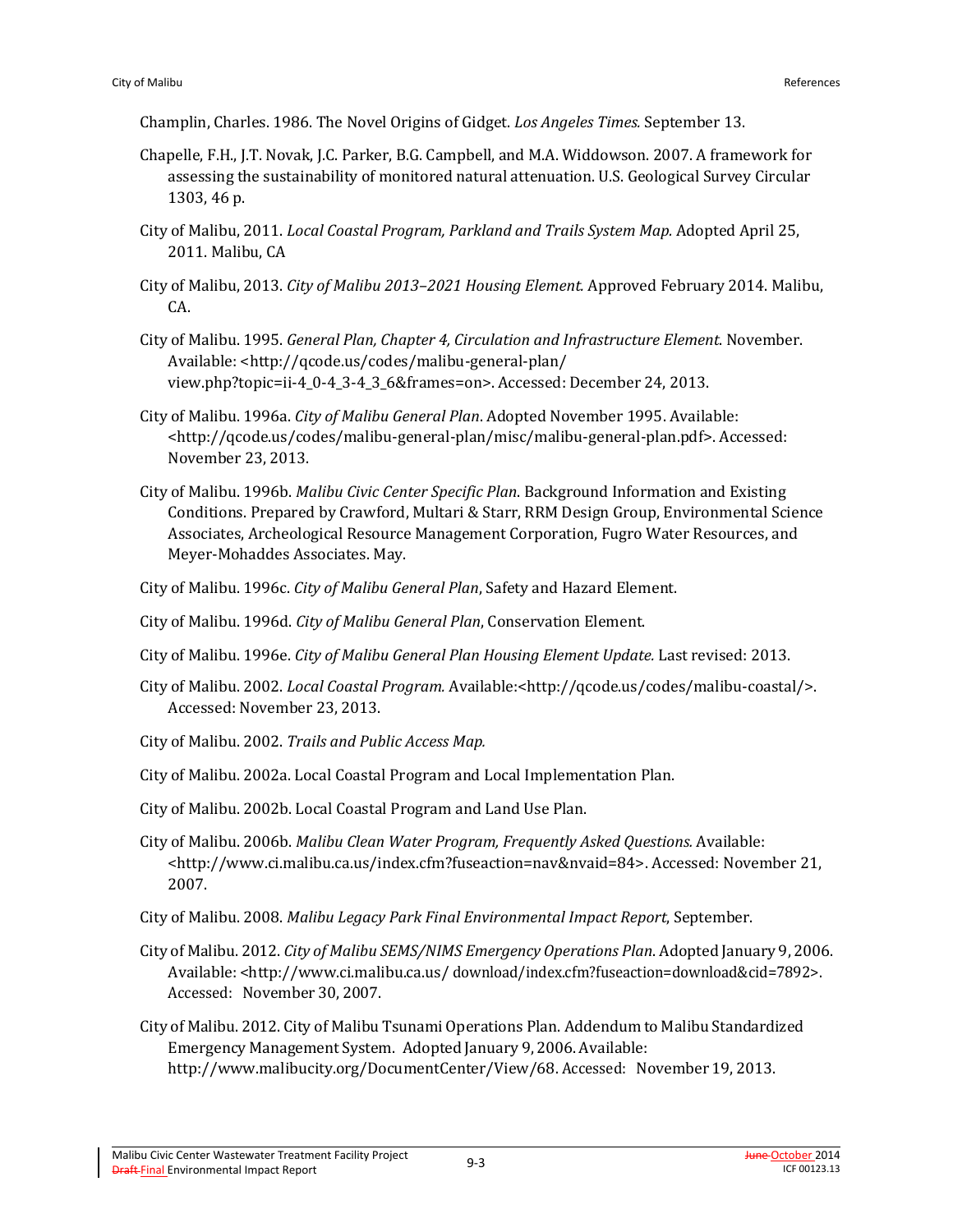- City of Malibu. 2013. *City of Malibu 2008–2014 Housing Element.* Approved: August 26, 2013. Malibu, CA.
- City of Malibu. 2013. *City of Malibu Municipal Code.* Amended September 2013. Available: [<http://qcode.us/codes/malibu/>](http://qcode.us/codes/malibu/). Accessed: November 23, 2013.
- City of Malibu. 2013. Household Hazardous, Universal and E-Waste. Available: [<http://www.malibu](http://www.malibu-ca.gov/index.aspx?nid=303)[ca.gov/index.aspx?nid=303>](http://www.malibu-ca.gov/index.aspx?nid=303). Accessed: December 3, 2013.
- City of Malibu. 2013. *Rancho Malibu Resort Hotel Project Draft Environmental Impact Report*. October 2013.City of Malibu. n.d. *City of Malibu Guidelines for Runoff Management and Water Quality Mitigation Plan Management*. Available: <http://www.ci.malibu.ca.us/DocumentCenter/View/281>. Accessed: December 31, 2013.
- City of Malibu. n.d. *Solid Waste Management.* Available: <http://www.ci.malibu.ca.us/index.aspx?nid=304>. Accessed: December 24, 2013.
- County of Los Angeles Public Library. 2013. *Statistical Information, Fiscal Year Ending June 30, 2013.*  Available: <http://www.colapublib.org/aboutus/info.html>
- County of Los Angeles. 1978. *Los Angeles County Code*. Available: [<http://library.municode.com/index.aspx?clientId=16274>](http://library.municode.com/index.aspx?clientId=16274). Accessed: December 12, 2012.
- County of Los Angeles. 2013. 20*08–2013 Los Angeles County Consolidated Plan.*
- County of Los Angeles. 2013. *Los Angeles County General Plan 2035* (draft). October. Available: [<http://planning.lacounty.gov/generalplan>](http://planning.lacounty.gov/generalplan). Accessed: November 23, 2013.
- County of Los Angeles. 2013. *Notice of Intent to Adopt a Mitigated Negative Declaration: Amend County Wasteshed Ordinance for the Calabasas Landfill to Allow Acceptance of Non-Hazardous Municipal Solid Waste from Disposal Contracts for Waste Originating from Either Within or Without the Existing Wasteshed Boundaries MND.* May. Available: <http://www.cityofcalabasas.com/pdf/projects/CALF-MND-letter-to-TC.pdf>. Accessed: December 24, 2013.
- County of Los Angeles. 2014. *Santa Monica Mountains Land Use Plan, A Component of the Santa Monica Mountains Local Coastal Program*. February. Available: < http://planning.lacounty.gov/assets/upl/project/coastal\_submitted-lup.pdf>. Accessed: May 15, 2014
- Earth Consultants International. 2000. *IOKI and Chili Cookoff Parcels, Malibu, California: Civic Center Groundwater Report*.
- Federal Highway Administration. 1981. *Visual Impact Assessment for Highway Projects*. Office of Environmental Policy, U.S. Department of Transportation. Washington, D.C.
- Federal Transit Administration. 2006. *Transit Noise and Vibration Impact Assessment.* Prepared by Harris Miller Miller, and Hanson. Burlington, MA.
- Finke, Nikki. 1989. Malibu Metamorphosis. *Los Angeles Times*. September 3.
- Fugro West, Inc. 2005. *A Steady-State Groundwater Flow Model for the Proposed Malibu-Lapaz Ranch Development*. Prepared for Sterling Capitol.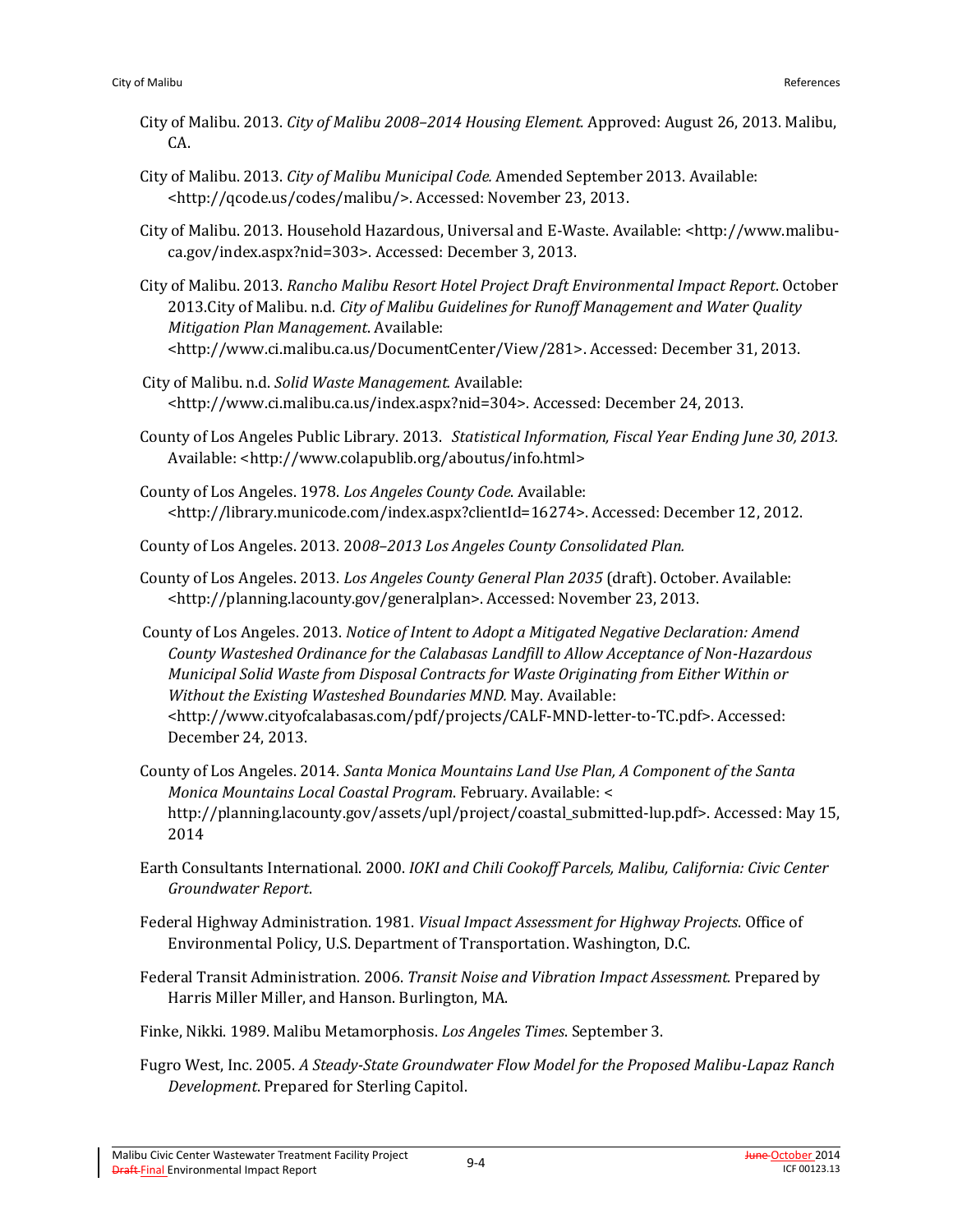- Gebhard, David, and Robert Winter. 2003. *An Architectural Guidebook to Los Angeles.* Layton, UT: Gibbs Smith.
- GeoSoils. 1989. *Response to County of Los Angeles Geologic Review of 18.4 Acre Parcel NW of Cross Creek Road and Civic Center Way*. April 17.
- Geosyntec Consultants. 2007. *Geotechnical Site Exploration and Interpretation of Subsurface Conditions, Malibu Legacy Park Site, Malibu, California*. Report prepared for RMC Water and Environment. July 30.
- Geosyntec Consultants. 2013. *Draft Geotechnical Investigation Report Wastewater, Recycled Water, and Effluent Dispersal Infrastructure*. September.
- Geosyntec Consultants. 2013. *Final Geotechnical Investigation Report Wastewater, Recycled Water, and Effluent Dispersal Infrastructure*, November 7, 2013.
- Geosyntec Consultants. 2014. *Revised Final Geotechnical Investigation Report Wastewater, Recycled Water, and Effluent Dispersal Infrastructure*, April 10, 2014.
- GeoSystems. 1986. "Geologic Report on Phase I of the Malibu Bluffs Local Park General Development, Malibu, California," Technical Report, GeoSystems, Inc., Glendale, California.
- Grant, Campbell, 1978. Chumash: Introduction. In Handbook of North American Indians, California. Vol. 8. Edited by Robert F. Heizer. Washington D.C.: Smithsonian Institution.
- Heberer, T., I.M. Verstraeten, M.T. Meyer, A. Mechlinksi and K. Reddersen. 2001. Occurrence and fate of pharmaceuticals during bank filtration – Preliminary results from investigations in Germany and the United States. *Journal of Contemporary Water Research and Education* 120(1):4-17.
- Holland, R. 1986. Preliminary Descriptions of the Terrestrial Natural Communities of California. California Department of Fish and Game.
- ICF International, 2014. Habitat Assessment for the Proposed Malibu Civic Center Wastewater Treatment Facility Project, City of Malibu, Los Angeles County, California. January 17, 2014
- Johns, Al. 1960. Malibu Area on Threshold of Real Estate Boom. *Los Angeles Times.* August 14.
- Kaufman Koenig, Gloria. 1985. Malibu's House of Living History. *Los Angeles Times*. August 25.
- Kawada, Tomoyuki. 2004. The Effect of Noise on the Health of Children. *J Nippon Med School* 2004, page 5.
- Leighton and Associates, Inc. 1994. *Report for Geotechnical Studies for Planning Purposes in the Civic Center Area, City of Malibu, California*. Volumes I and II.
- Leighton Consulting. 2009. *Geotechnical Investigation and Recommendations and Grading Plan Review, FAR 20 Grading Plan, Proposed Commercial Development, Malibu Sycamore Village (AKA IOKI Parcel) at Northeast Corner of Civic Center Way and Stuart Ranch Road, City of Malibu, California*. March 18.
- Leighton. 2007. "Feasibility-Level Grading Plan Review, Proposed Malibu Bluffs Development: 5-Lot Subdivision "The Crummer Site, Malibu, California," Technical Report, Leighton and Assoviates, Inc., Santa Clarita, California.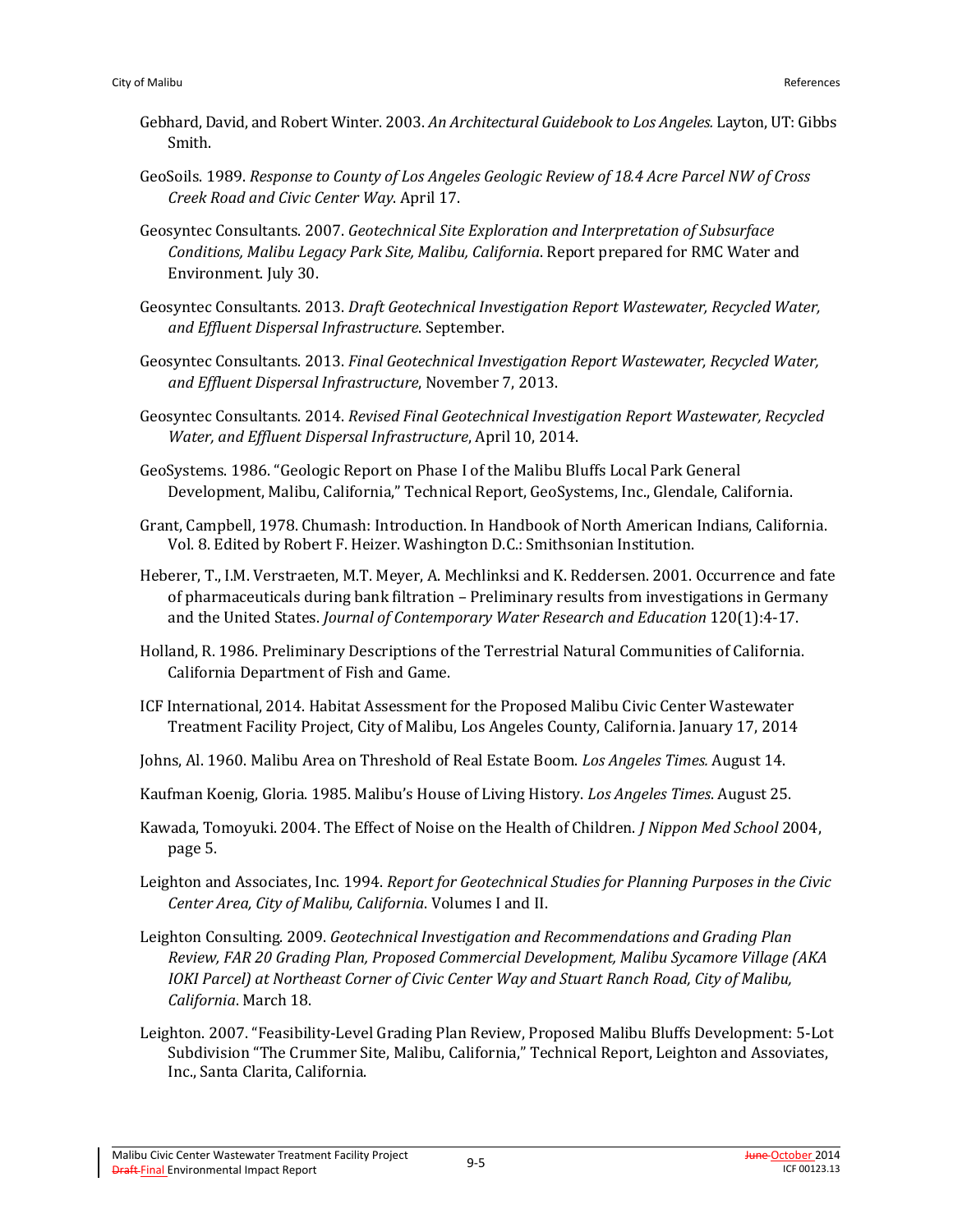- Los Angeles County Department of Public Works. 2002. *Development Planning for Stormwater Management, A Manual for the Standard Urban Stormwater Mitigation Plan.* Available: [<http://www.ladpw.org/wmd/NPDES/SUSMP\\_MANUAL.pdf>](http://www.ladpw.org/wmd/NPDES/SUSMP_MANUAL.pdf). Accessed: November 18, 2013.
- Los Angeles County Department of Public Works. 2007. *Runoff: Daily Discharge, F130-R, Malibu Creek below Cold Creek.* Output Report: June 14, 2006.Available: [<http://ladpw.org/wrd/report/0405/r](http://ladpw.org/wrd/report/0405/)unoff/discharge.cfm>. Accessed:November 30, 2007.
- Los Angeles County Department of Public Works. 2013. Underground Storage Tank Program. Available: [<http://dpw.lacounty.gov/epd/UST/>](http://dpw.lacounty.gov/epd/UST/). Accessed: December 3, 2013.
- Los Angeles County Fire Department. 2013. *Hometown Fire Stations.* Available: <http://fire.lacounty.gov/HometownFireStations/HometownFireStations.asp#Battalion05>.
- Los Angeles Department of Water and Power. 2011. *Urban Water Management Plan.*
- Los Angeles Regional Quality Control Board. 2014. *About Us.* Available: [<http://www.swrcb.ca.gov/losangeles/about\\_us/>](http://www.swrcb.ca.gov/losangeles/about_us/). Accessed: November 23, 2013.
- Los Angeles Regional Water Quality Control Board. 2009. *Los Angeles Region Integrated Report Clean Water Act Section 305(b) Report and Section 303(d) List of Impaired Waters, 2008 Update.*
- Los Angeles Regional Water Quality Control Board. 2011. *State of the Watershed, Report on Water Quality, the Santa Monica Bay Watershed Management Area.* Second edition. November.
- Los Angeles Sheriff's Department. 2013. *Crime and Arrest Statistics Summary 2012.* Available: <http://www.lasdhq.org/sites/yir9600/index.html>.
- MalibuComplete.com. 2007. *Malibu Fires.* Available: [<http://www.malibucomplete.com/mc\\_hazards\\_fires.php>](http://www.malibucomplete.com/mc_hazards_fires.php). Accessed: December 2007.
- Marcus, Ben, and Marc Wanamaker. 2011. *Malibu*. Charleston, SC: Arcadia Publishing.
- Matthews, K.R. and N.H. Berg. 1997. Rainbow trout responses to water temperature and dissolved oxygen stress in two southern California stream pools. *Journal of Fish Biology* 50:50-67
- McDonald Morrissey Associates. 2004. *Groundwater Flow and Solute Transport Modeling, Malibu, California* (Appendix 3 of Stone Environmental Inc. 2004). Prepared for Santa Monica Bay Restoration Project. July 28.
- McDonald Morrissey Associates. 2014. *Groundwater Modeling Analysis of Proposed Waste Water Dispersal – City of Malibu, California*.
- Moratto, M 1984. *California Archaeology.* Academic Press, Orlando, FL
- National Park Service. 2011. *National Register of Historic Places*. U.S. Department of the Interior. Available: <http://www.cr.nps.gov/nr>.
- Overland Traffic Consultants, Inc., 2013. *Traffic Impact Analysis, Resort Hotel Development.* Prepared for Green Acres LLC. February. Available: <https://www.malibucity.org/DocumentCenter/ View/5387>.
- Pavelic, Paul, Peter J. Dillion, and Brenton C. Nicholson. 2006. Comparative Evaluation of the Fate of Disinfection Byproducts at Eight Aquifer Storage and Recovery Sites. In *Environmental Science and Technology*, Vol. 40, No. 2, pp 501–508.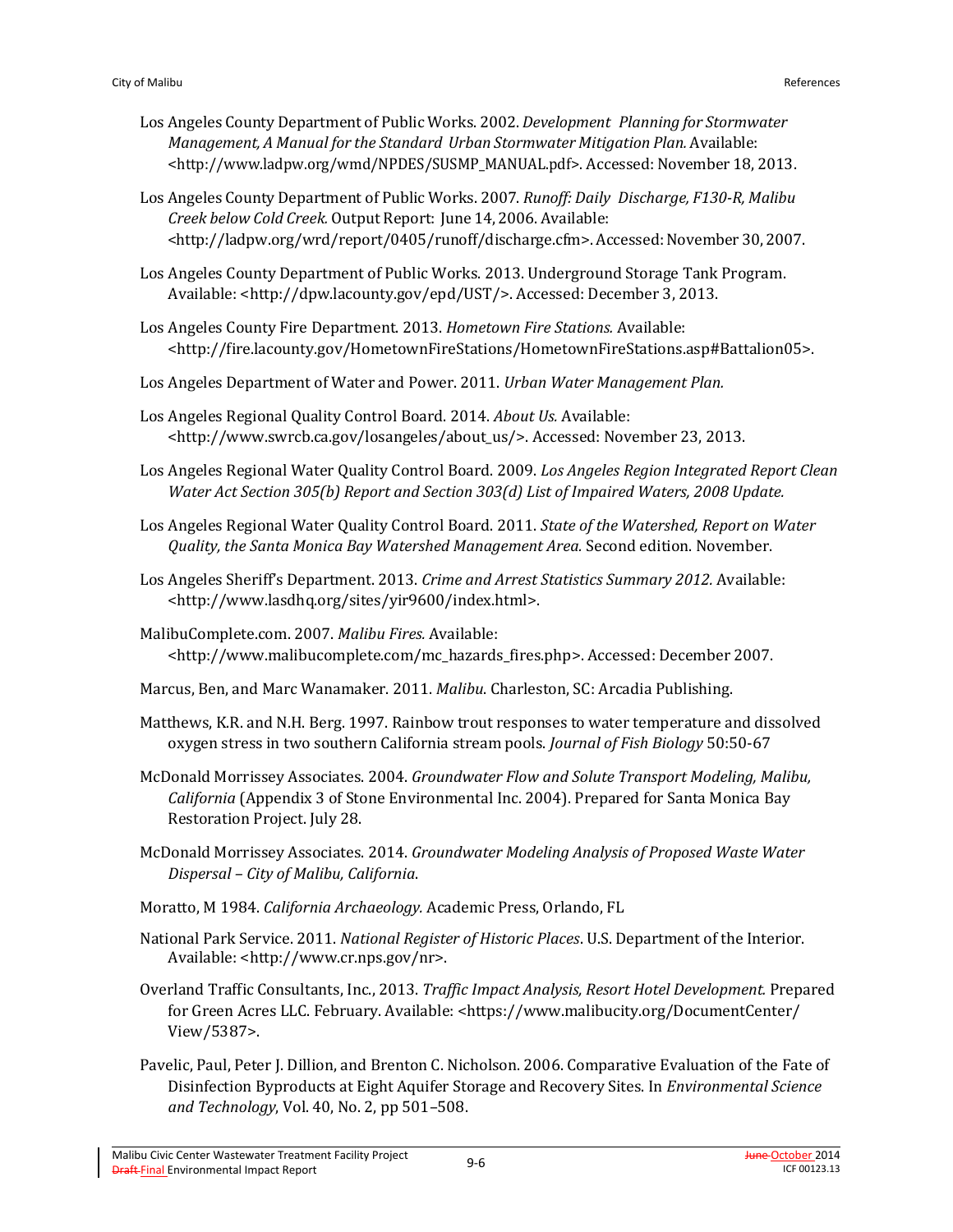- Pavelic, Paul, Peter J. Dillion, and Brenton C. Nicholson. 2007. Formation and Attenuation of DBPs in Groundwater at ASR Sites. In *ISMAR6 Proceedings*, pp. 613–615.
- Pitt, Leonard and Dale. 1997. *Los Angeles A to Z.* Berkeley, CA: University of California Press.
- Pyne, R. David. 2006. *Attenuation of Disinfection Byproducts during ASR Storage*. In *Southwest Hydrology*. November/December, pp. 26–34.
- Quanrud, David M., Robert G. Arnold, Kevin E. Lansey, Carmen Begay, Wendell Ela, and A. Jay Gandolfi. 2003. Fate of Effluent Organic Matter during Soil Aquifer Treatment: Biodegradability, Chlorine Reactivity, and Genotoxicity. In *Journal of Water and Health*, Vol. 01.1, pp. 33–44.

Questa Engineering Corporation. 2005. *Wave Property Analysis for Wastewater Reclamation Facility*. April 16.

- RMC Water and Environment, 2013. *Malibu Valley Groundwater Basin Conceptual Model*. December.
- Roseville, City of, and Aquaveo. 2011. *Antidegradation Analysis for Aquifer Storage and Recovery*. August.
- Russell, Ron. 1989. Malibu Pier May Get the Attention It Needs to Match Surroundings. Los Angeles Times. November 26.
- Santa Cruz, Nicole. 2009. Malibu Buys Center Where Streisand, Dylan Once Performed. *Los Angeles Times*. June 25.
- Sawyer, John O., Todd Keeler-Wolfe, and J. M. Evans. 2009. A Manual of California Vegetation. Second edition. California Native Plant Society. Sacramento, CA.
- SCS Engineers. 2013. *Limited Phase I Environmental Site Assessment, Malibu Civic Center Wastewater Treatment Facility, Pacific Coast Highway and Civic Center Way, Malibu, California.* December 6, 2013.
- South Coast Air Quality Management District. 1993. *CEQA Air Quality Handbook.* November.
- South Coast Air Quality Management District. 2006. *Particulate Matter (PM) 2.5 Significance Thresholds and Calculation Methodology.* October.
- South Coast Air Quality Management District. 2008. *Final Report: Multiple Air Toxics Exposure Study in the South Coast Air Basin.* Available: [<http://www.aqmd.gov/prdas/matesIII/Final/Document/aaa-covermates3.pdf>](http://www.aqmd.gov/prdas/matesIII/Final/Document/aaa-covermates3.pdf). Accessed: November 22, 2013.
- South Coast Air Quality Management District. 2008. *Localized Significance Threshold Methodology for CEQA Evaluations.* June.
- South Coast Air Quality Management District. 2012. *Air Quality Management Plan*. Adopted December 7, 2012.
- Southern California Association of Governments. 2007. *Draft 2007 Regional Comprehensive Plan*. Los Angeles, CA.
- Southern California Association of Governments. 2008. *2008 Regional Comprehensive Plan.* Available: <http://www.scag.ca.gov/rcp/index.htm>. Accessed: August 16, 2013.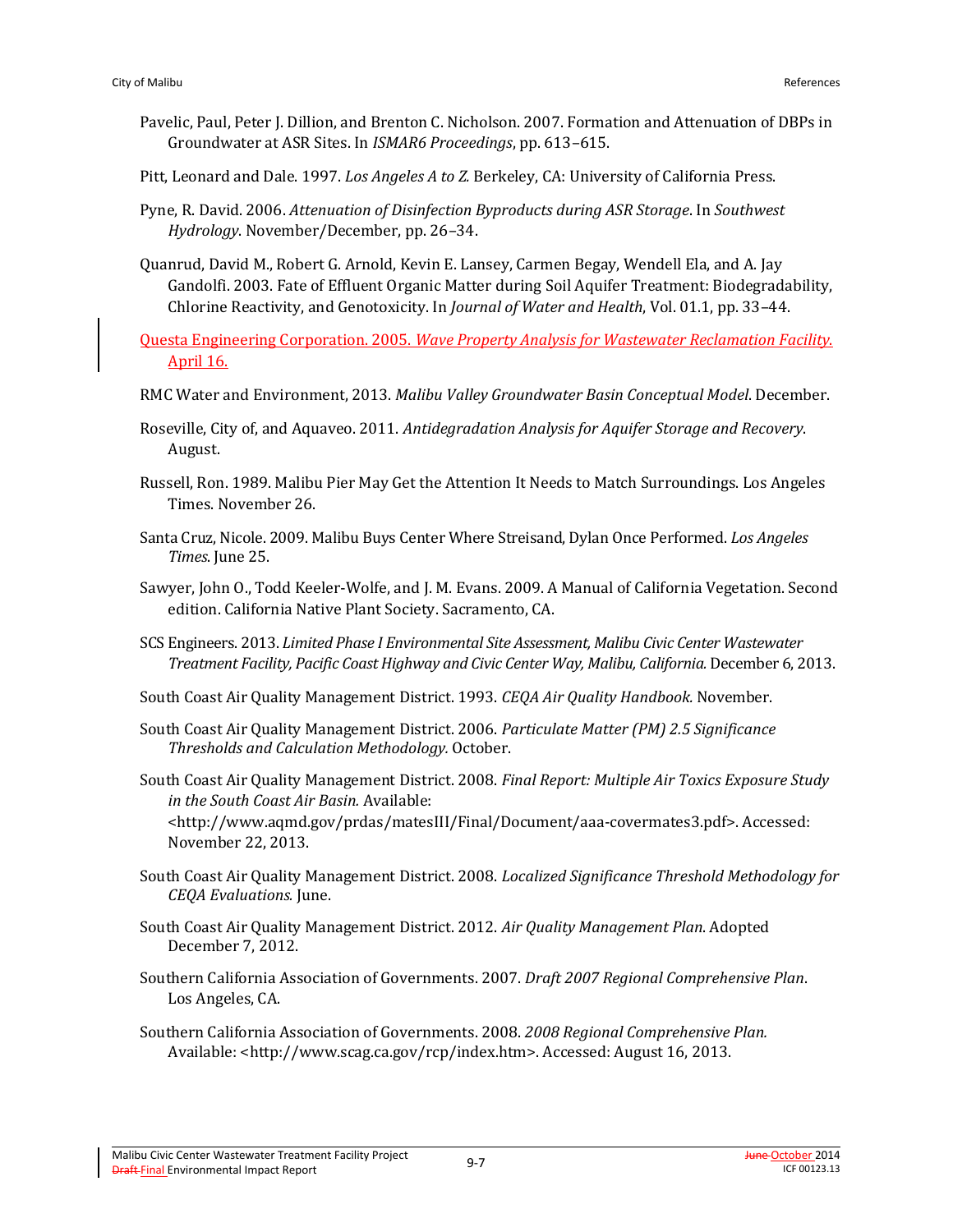- Southern California Association of Governments. 2012 *SCAG Regional Transportation Plan/Sustainable Communities Strategy*. Available: <http://rtpscs.scag.ca.gov/Pages/default.aspx>. Accessed: August 15, 2012.
- Southern California Association of Governments. 2012. *Fifth Cycle Regional Housing Needs Assessment Final Allocation Plan*. Los Angeles, CA. Available: [<http://www.scag.ca.gov/Documents/](http://www.scag.ca.gov/Documents/5thCyclePFinalRHNAplan.pdf) [5thCyclePFinalRHNAplan.pdf>](http://www.scag.ca.gov/Documents/5thCyclePFinalRHNAplan.pdf). Accessed: November 25, 2013.
- Southern California Edison. n.d. *Who We Are.* Available: [<https://www.sce.com/wps/portal/home/about-us/who-we-are/>](https://www.sce.com/wps/portal/home/about-us/who-we-are/). Accessed: December 24, 2013.
- Southern California Gas Company. n.d. *About Us*. Available: [<http://www.socalgas.com/about](http://www.socalgas.com/about-us/company-info.shtm)[us/company-info.shtm>](http://www.socalgas.com/about-us/company-info.shtm). Accessed: December 24, 2013.
- State of California. 1990. *General Plan Guidelines*. Office of Planning and Research. June.
- State Water Resources Control Board. 2009. *Initial Study/Mitigated Negative Declaration for Statewide General Permit for Landscape Irrigation Uses of Recycled Water* (General Permit). Adopted July 7, 2009.
- State Water Resources Control Board. 2011. Impaired Water Bodies 2010 Integrated Report (Clean Water Act Section 303(d) List/305(b) Report) – Statewide (2010\_USEPA\_approv\_303d\_List\_Final\_122311.xls). Available: [<http://www.waterboards.ca.gov/water\\_issues/programs/tmdl/integrated2010.shtml>](http://www.waterboards.ca.gov/water_issues/programs/tmdl/integrated2010.shtml). Accessed: November 19, 2013.
- U.S. Census Bureau, 2010. *2006–2010 American Community Survey*.
- U.S. Department of Agriculture. 2013. *Soil Survey Geographic Database for Santa Monica Mountains National Recreation Area, California.* Natural Resources Conservation Service, Soil Survey Staff. Available: <http://soildatamart.nrcs.usda.gov>. Accessed: August 8, 2013.
- U.S. Environmental Protection Agency, Region IX. 2013. *Malibu Creek and Lagoon TMDL for Sedimentation and Nutrients to Address Benthic Community Impairments*. July.
- U.S. Environmental Protection Agency. 2012. Monitor Values Report. Available: <www.epa.gov/air/data/monvals.html>. Accessed: November 11, 2013.
- U.S. Environmental Protection Agency. 2012. Regulations and Standards. Available: <http://epa.gov/otaq/climate/regulations.htm>. Accessed: November 11, 2013.
- U.S. Environmental Protection Agency. 2010. *Treating Contaminants of Emerging Concern, A Literature Review Database*. August.
- U.S. Fish and Wildlife Service. 2005. Recovery Plan for the Tidewater Goby (*Eucyclogobius newberryi*). U.S. Fish and Wildlife Service, Portland, Oregon. vi + 199 pp.
- U.S. Fish and Wildlife Service. 2013a. Species Occurrence Data. Carlsbad, CA. Available: <http://www.fws.gov/carlsbad/GIS/CFWOGIS.html>. Accessed: August 15, 2013.
- U.S. Fish and Wildlife Service. 2013b. Critical Habitat GIS Data. Carlsbad, CA. Available: <http://www.fws.gov/carlsbad/GIS/CFWOGIS.html>. Accessed: August 15, 2013.